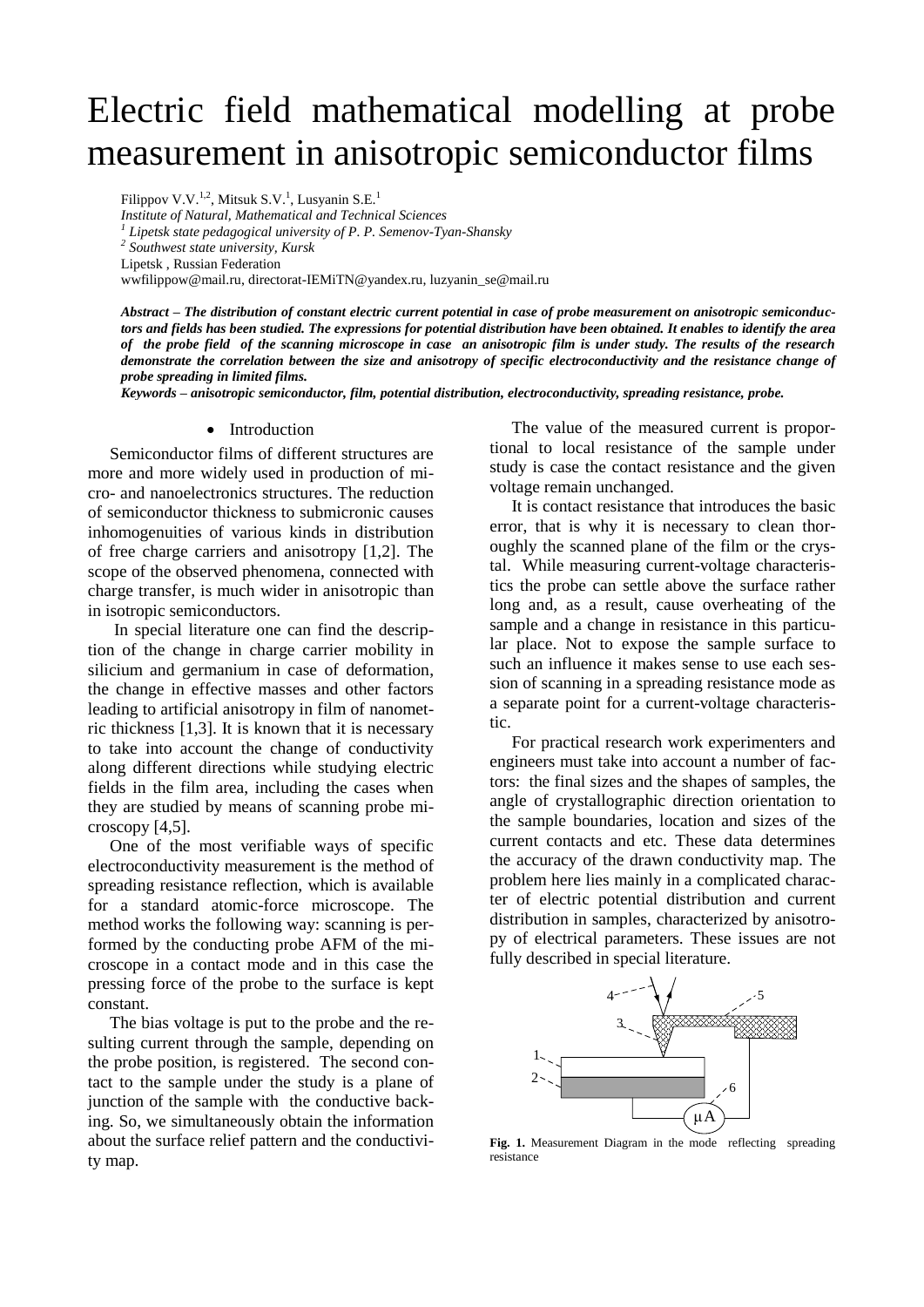This graph in simplified form shows a probe pickup to make measurements in the mode of spreading resistance, where  $1 -$  the sample under study,  $2$  – metal backing,  $3$  – probe,  $4$  – laser ray, 5 – cantilever, 6 – amperemeter.

So, the aim of this work is to analyze the anisotropy influence on potential distribution of the current probe in case of scanning a semiconductor film with a tensor conductivity. The main tasks are to obtain theoretical expressions for calculating electric field distribution and their further analysis. Another task is to study the influence of boundaries and electroconductivity of the sample on the value of the probe spreading resistance.

## Theoretical calculation of electric potential

Let us consider the distribution of the current probe potential to the anisotropic semiconductor film (fig. 2*a*).



 **Fig. 2.** a) The scheme of current probe location to the film under the study.  $I_1$  – probe current;  $(x_1, y_1)$  – coordinates of current probe center;  $a, b, d$  – geometrical sizes of the film;  $b$ ) the form of the contact in case when the influence of boundaries is not taken into account; *c)* the form of contact in case when the influence of boundaries is taken into account.

It is convenient to represent the tensor of special electroconductivity in Cartesian coordinate system in the following way [11]:

$$
\hat{\sigma} = \begin{pmatrix} \sigma_{\text{II}} & 0 & 0 \\ 0 & \sigma_{\text{II}} & 0 \\ 0 & 0 & \sigma_{\text{II}} \end{pmatrix},\tag{1}
$$

where  $\sigma_{\perp}$  – value of special electroconductivity along *z*-axis;  $\sigma_{II}$  – special conductivity along *x*axis and *y-*axis. Anisotropy of this kind can be caused by the crystal structure or by the deformation influence [4-7], and also appears in quantum-dimensional films [1,2].

The equation for the electrical potential can be presented in the following form [11,12]:

$$
\sigma_{II} \frac{\partial^2 \varphi}{\partial x^2} + \sigma_{II} \frac{\partial^2 \varphi}{\partial y^2} + \sigma_{\perp} \frac{\partial^2 \varphi}{\partial z^2} = 0.
$$
 (2)

By replacing in (2) a variable we will get Laplace equation:

$$
\frac{\partial^2 \varphi}{\partial x^2} + \frac{\partial^2 \varphi}{\partial y^2} + \frac{\partial^2 \varphi}{\partial \xi^2} = 0,
$$
 (3)

$$
\xi = \gamma z, \ \gamma = \sqrt{\sigma_{\text{II}} / \sigma_{\text{I}}} \,. \tag{4}
$$

In case of an unlimited film it is convenient to use the cylindrical coordinate system in which the equation (3), according to [11,12] will acquire the form:

$$
\frac{\partial^2 \varphi}{\partial r^2} + \frac{1}{r} \cdot \frac{\partial \varphi}{\partial r} + \frac{\partial^2 \varphi}{\partial \xi^2} = 0.
$$
 (5)

We fix the beginning of the cylindrical coordinate system in the center of the current probe. The boundary conditions for the potential come from the condition that the normal constituent of current density is equal to zero on the whole surface of the sample except the points under the current electrode point with the radius  $r_0$  (fig. 2*b*); we consider the potential of the low plane to be equal to zero:

$$
\varphi\Big|_{r\to\infty}=0,\ \varphi\Big|_{\xi=\gamma d}=0;\ \frac{\partial\varphi}{\partial\xi}\Big|_{\xi=0}=\begin{cases}0,&r>r_0;\ (6)\\-\frac{I_1}{\gamma\sigma_\perp\pi_0^2},&r\leq r_0\end{cases}.
$$

Laplace equation with boundary conditions (6) can be represented in the form of Fourier-Bessel integral **[**12,13] and has a following solution:

$$
\varphi(r,\xi) = \int_{0}^{\infty} \Phi(t,\xi) J_0(t \cdot r) t \, dt,\tag{7}
$$

where coefficient  $\Phi(t, \xi)$  are determined by the equality:

$$
\Phi(t,\xi) = \int_{0}^{\infty} \varphi(r,\xi) J_0(t \cdot r) r dr.
$$
 (8)

If we place the expression for the potential (7) in the equation (5) and multiply it by  $J_0(t \cdot r)r dr$ , integrate by *r* from 0 to  $\infty$  and consider the property of orthogonality of Bessel function [12,13], then for  $\Phi(t, \xi)$  we will have the equation:

$$
\frac{d^2\Phi}{d\xi^2} - t^2 \cdot \Phi = 0.
$$
 (9)

Consequently,

$$
\Phi(t,\xi) = (A \cdot \text{sh}(t \cdot \xi) + B \cdot \text{ch}(t \cdot \xi)),\tag{10}
$$

where consonants A and B are determined by the boundary conditions (6).

As a result the expression for the potential can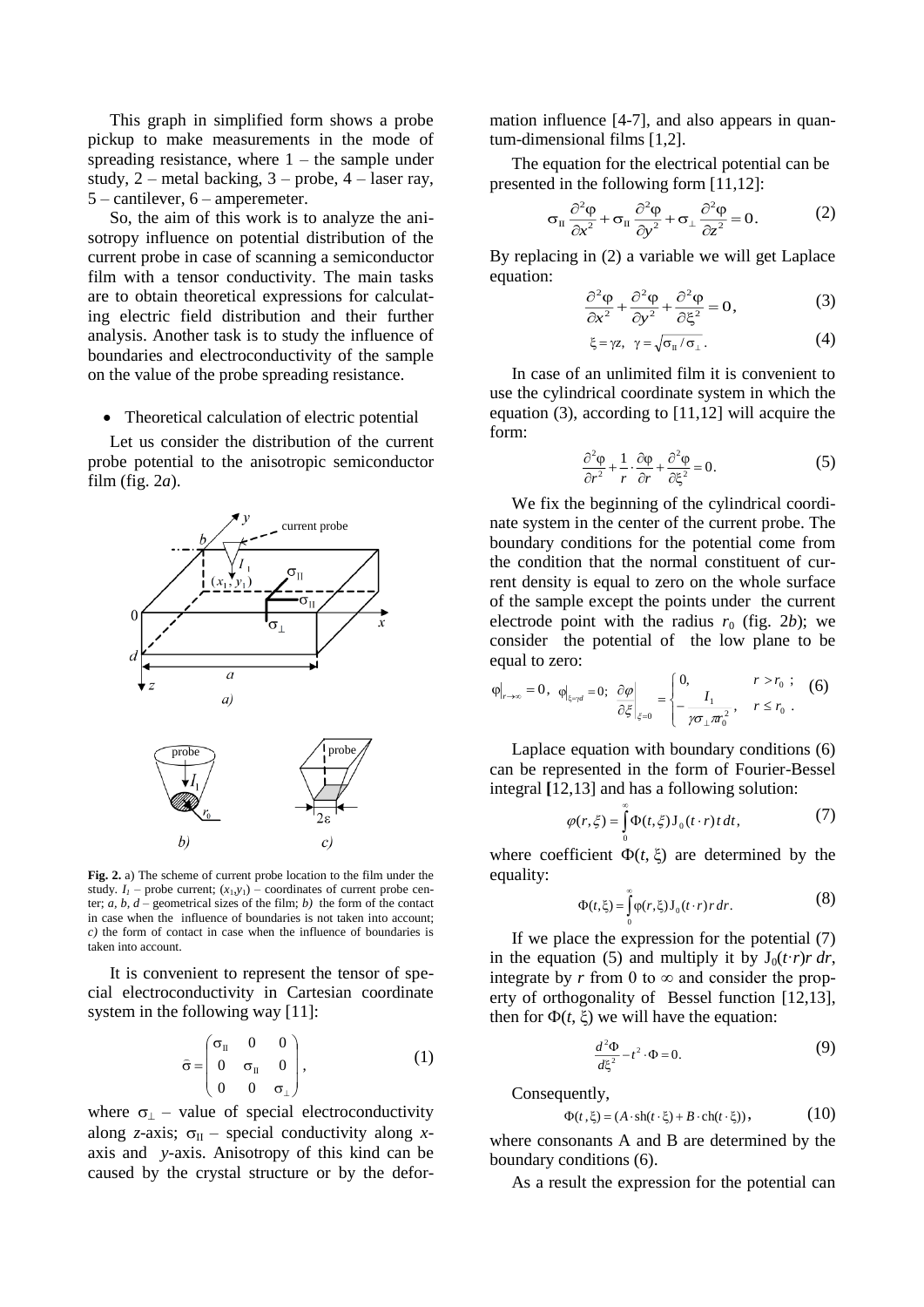be represented in the form of:

$$
\varphi(r,\xi) = -\frac{I_1}{\pi \gamma \sigma_\perp r_0} \int_0^\infty \frac{\sin(t(\xi - \gamma d))}{t \cdot \operatorname{ch}(t \cdot \gamma d)} J_0(t \cdot r) J_1(t \cdot r_0) dt. \tag{11}
$$

Returning to the standard cylindrical coordinates we get:

$$
\varphi(r,z) = -\frac{I_1}{\pi \gamma \sigma_{\perp} r_0} \int_0^\infty \frac{\sin(t \cdot \gamma(z-d))}{t \cdot \text{ch}(t \cdot \gamma \cdot d)} \mathbf{J}_0(t \cdot r) \mathbf{J}_1(t \cdot r_0) dt. \tag{12}
$$

After calculating the average value of the potential by the circle contact area we can find spreading resistance:

$$
R_0 = \frac{2}{\pi \sigma_\perp \gamma r_0^2} \int_0^\infty \frac{\sh(t \cdot \gamma \cdot d)}{t^2 \cdot \ch(t \cdot \gamma \cdot d)} (J_1(t \cdot r_0))^2 dt. \tag{13}
$$

In accordance with the obtained expression (13), the values, characterizing the current spreading in the film, are the area of the contact surface [13-16], the film thickness and anisotropy parameters.

To take into account the film boundaries let us consider potential distribution of the current probe to a rectangular anisotropic film (fig. 2*a*), let us represent the point of the probe as a square with the side 2ε (fig. 2*c*). This particular shape of the contact area (unlike round) enables us to obtain an analytical solution for the potential in a rectangular sample. The contact surface shape of the current probe 3 (fig. 2) is difficult to control. The main parameter, determining spreading resistance for small probes (point probes), is the contact surface area but not its shape.

Boundary conditions for the potential in this case are presented in the following form:

$$
\sigma_{\Pi} \frac{\partial \varphi}{\partial x}\Big|_{x=0,a} = \sigma_{\Pi} \frac{\partial \varphi}{\partial y}\Big|_{y=0,b} = 0, \qquad \varphi\Big|_{z=d} = 0,
$$
  

$$
\sigma_{\perp} \frac{\partial \varphi}{\partial z}\Big|_{z=0} = \begin{cases} -\frac{I_1}{4\epsilon^2}, & x_1 - \epsilon \le x \le x_1 + \epsilon; \\ y_1 - \epsilon \le y \le y_1 + \epsilon; \\ 0, & \text{in the rest of the area.} \end{cases}
$$
(14)

Here  $x_1$  and  $y_1$  – are coordinates of the movable probe, the planes of contact areas are parallel to the sample planes (fig. 2).

It seems convenient to represent the solution of the boundary problem (2), (14) for potential distribution in double Fourier series [17]:

$$
\varphi(x,y,z) = \frac{I_1}{ab\sigma_{\perp}} \left[ d - z \right] - \frac{4I_1}{ab\sigma_{\perp}} \sum_{n,k=0}^{\infty} \Theta_{nk} \frac{\text{sh}(\eta_{nk}(z-d))}{\eta_{nk}\text{ch}(\eta_{nk} d)} \frac{\sin(\alpha_n \varepsilon) \sin(\beta_k \varepsilon)}{\alpha_n \varepsilon} \cdot \cos(\alpha_n x_1) \cos(\beta_k y_1) \cos(\alpha_n x) \cos(\beta_k y) \tag{15}
$$

$$
\alpha_n = \frac{\pi n}{a}, \ \beta_k = \frac{\pi k}{b}, \ \eta_{nk} = \sqrt{\frac{\sigma_{\text{II}}}{\sigma_{\perp}}} \left( \alpha_n^2 + \beta_k^2 \right)
$$
  

$$
\Theta_{nk} = \begin{cases} 1, \ n \neq 0 \land k \neq 0; \\ 1/2, \ n = 0 \land k \neq 0 \lor n \neq 0 \land k = 0; \\ 0, n = k = 0. \end{cases}
$$
(16)

Then we find the value of spreading resistance of the limited anisotropic field:

$$
R = \frac{d}{ab\sigma_{\perp}} + \frac{4}{d} \cdot \frac{d}{ab\sigma_{\perp}} \sum_{n,k=0}^{\infty} \Theta_{nk} \frac{\sin(\eta_{nk} d)}{\eta_{nk} \sin(\eta_{nk} d)} \times \times \left(\frac{\sin(\alpha_n \varepsilon) \sin(\beta_k \varepsilon)}{\alpha_n \varepsilon} \right)^2 \cdot \cos^2(\alpha_n x_1) \cos^2(\beta_k y_1)
$$
(17)

In case of the point contacts ( $2\varepsilon \ll d$ , *a*, *b*), in the expressions mentioned above (15), (17) we get the simplification:

$$
\left(\frac{\sin(\alpha_n \varepsilon)}{\alpha_n \varepsilon} \frac{\sin(\beta_k \varepsilon)}{\beta_k \varepsilon}\right) = 1.
$$
 (18)

One of principle conditions of applicability of the potential expressions (8), (15) is the presence of a smooth boundary on the plane, separating the contact and the metal surface. The influence of quantum and charge effects is not taken into account [1, 2, 11], which are especially noticeable at low temperatures.

It is known that in thin films at low temperatures ( $T \approx 0$ -10 K) it is possible to observe the effect of electroconductivity quantization and ballistic transport of electrons and tunnel effects. The classical electrodynamic model can not describe such phenomena.

Nonhomogeneous distribution of doping material in the sample under study at simultaneous exposure to electric field and uneven heating can lead to appearance of areas of bulk charge, which change within time. That is the reason why the described theory of potential measurement and spreading resistance can not be applied to structures with bulk charge, which are exposed to uneven heating.

### • Modelling of electrical fields of current probe

Let us model an electrical field at the section of a semiconductor film on the plane  $y = b/2$  with the side length  $a = b = 10d$ ,  $2\varepsilon = d$ , the contact is placed at the center of the film surface (fig. 3).The models of potential and current distribution are built on the basis of the expression (15) where  $x_1 = a/2$ ,  $y_1 = b/2$ . In figure 2 the total number of equipotentials on the sample section equals 20, the number of the current lines equals 10. Cadmium and zink diarsenide have anisotropy parameters close to those mentioned in fig. 3 (natural anisotropy). If semiconductors are deformed, special conductivity anisotropy can be observed (for silicon –  $\sigma_1/\sigma_2 = 1 \div 5$  [3, 4]).

From the built models of the potential distribution and the distribution of the current lines (fig. 3) it is clear that the increase of  $\sigma_{\perp}/\sigma_{II}$  – anisotropy parameter leads to a considerable concentration of equipotentials and current lines in the area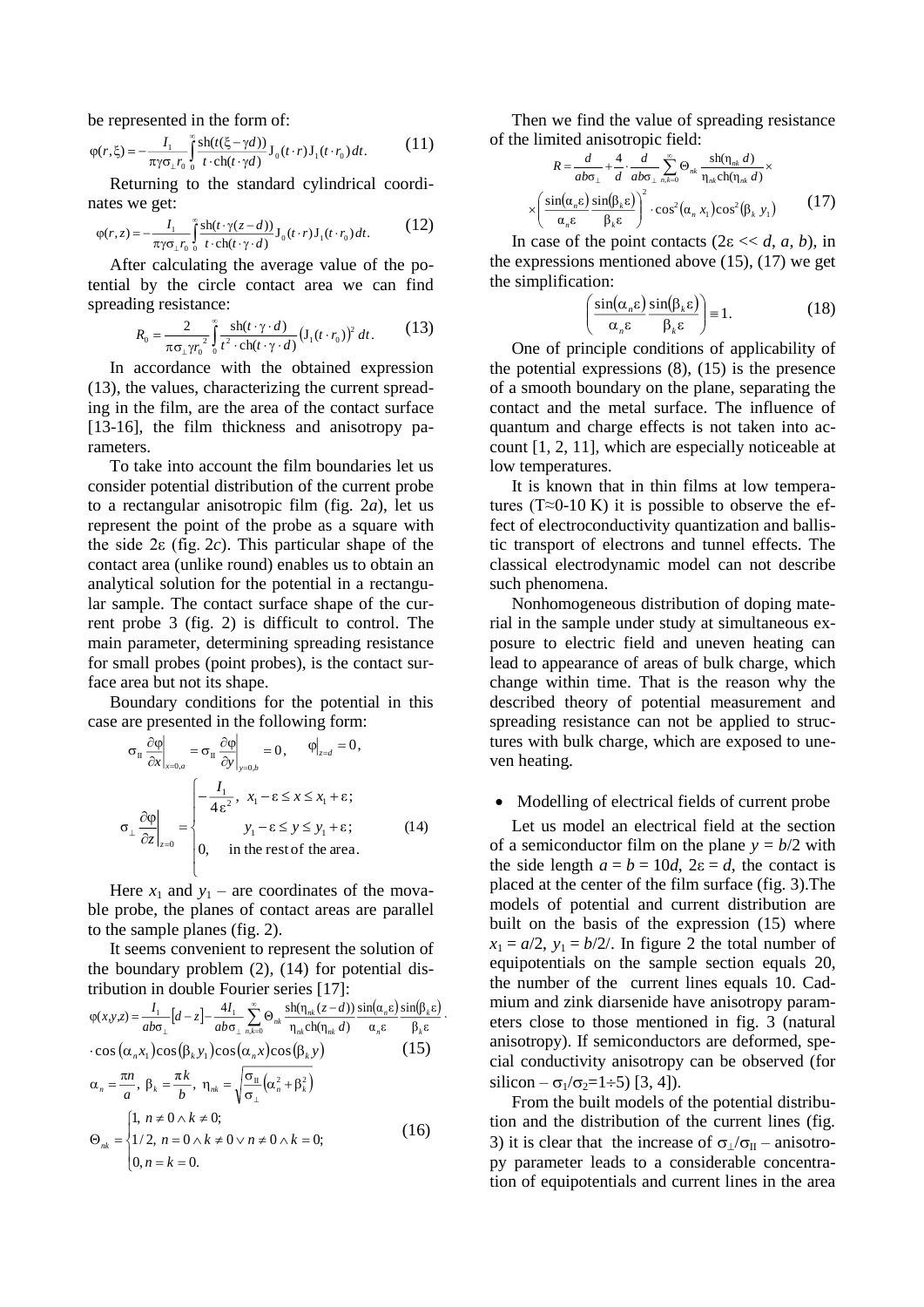under the contact, and correspondingly the reduction of  $\sigma_{\perp}/\sigma_{II}$  – parameter leads to field spreading in the volume of the film.



**Fig. 3.** Model of distribution of electric potential (dotted line) and current (full lie) in anisotropic film;  $a) \sigma_{II} = \sigma_{\perp}; b) \sigma_{II} = \sigma_{\perp}/5; c) \sigma_{II} = 5\sigma_{\perp}.$ 

Let us draw the correlation between the film resistance, obtained according to (17), and the contact size (fig. 4). To analyze the influence of the boundaries we have calculated the ratio of resistance, which is calculated by the formula (17) to resistance of the limitless film (13) for the same contact surface area  $(4\varepsilon^2 = \pi r_0^2)$ .

In the case under study the semiconductor film has a shape of a square with the parameters  $a = b$ ,  $d = a/10$ . The probe with the contact width  $2\varepsilon = d$ is placed in the center of the film surface  $(x_1 = a/2)$ ,  $y_1 = b/2$ ,  $z = 0$ ) (fig. 4).



**Fig. 4.** The dependence of specific resistance from square size film  $(a = b, d = a/10)$  with parameters of electroconductivity  $\sigma_{II} = \sigma_{II}/5$ ,  $\sigma_{\text{II}} = \sigma_{\text{I}}$ ,  $\sigma_{\text{II}} = 5\sigma_{\text{I}}$ .

It is noticeable (fig. 4) that the value of the anisotropy parameter  $\sigma_1/\sigma_{II}$  has a strong influence on the value of spreading resistance. The influence of anisotropy and the sample boundaries is the most visible with the probe contact size  $2\varepsilon < a/20$ .

## • Experimental testing

The experimental testing of the obtain distributions was carried out on anisotropic crystals cadmium diarsenide  $(CdAs<sub>2</sub>)$  and zink diarsenide  $(ZnAs<sub>2</sub>)$ , which parameters are presented in the following work [16]. Tungsten contact-logging probes were used in each case as current electrodes. In each case the potential value was identified with the help of a movable metal probe relating to the electrode which was grounded.

The constant current 0.05 A was passed through the sample from a stabilized supply source, the potential difference was measured with the help of а high resistance voltmeter. The error of measurement equipment was not more than 5%. The voltage was measured twice with different polarity of current. Figure 5 represents its average value. After the experimental potential value was obtained the diagrams of the corresponding theoretical dependences  $\varphi(x, y)$  were drawn, with the same current intensity through the sample. Figure 5 represents an example of correlation of the theoretical curve, drawn according to the potential distribution (15) with the experimental values for cadmium diarsenide  $(\sigma_{\perp} = 8.76 \text{ Om}^{-1} \cdot \text{m}^{-1})$ ,  $\sigma_{II} = 40.96 \text{ Om}^{-1} \cdot \text{m}^{-1}$ , *a*=8.65 mm, *b*=10.15 mm, *d*=2.65 mm,  $2\varepsilon=0.62$  mm,  $x_1=a/2$ ,  $y_1=b/2$ ). The potential was measured on the crystal surface in the contact plane on the line  $y = b/2$ . Figure 6 represents the diagram of deviation of the experimental value from theoretical value  $\delta^2(x) = [(\varphi(\text{experimental}) - \varphi(\text{exponential}) - \varphi(\text{exponential}) - \varphi(\text{exponential}) - \varphi(\text{exponential}) - \varphi(\text{exponential}) - \varphi(\text{exponential}) - \varphi(\text{exponential}) - \varphi(\text{exponential}) - \varphi(\text{exponential}) - \varphi(\text{exponential}) - \varphi(\text{exponential}) - \varphi(\text{exponential}) - \varphi(\text{exponential}) - \varphi(\text{exponential}) - \varphi(\text{exponential}) - \varphi(\text{exponential}) - \varphi(\text{exponential}) - \varphi(\text{exponential}) \varphi$ (theoret.))/ $\varphi$ (theoret.)]<sup>2</sup>.

The maximum deviations from theoretical values can be explained by non-homogeneities on the crystal surface. The calculated F-ratio test for matching theoretical and experimental points has the value of  $F=0.092$  with critical for such amount of measurements value  $F_{\text{crit}}=2.6$ . The obtained ratio of experimental and theoretical correlation is  $R_{\text{korr}} = 0.95$ . So, we obtained a good matching of theoretical data and theoretical potential distribution of the electric field within the measurement accuracy.



**Fig. 5.** Comparison of experimental data (+) and theoretical dependence (full line) of potential distribution on the line of the contact in semiconductor sample.